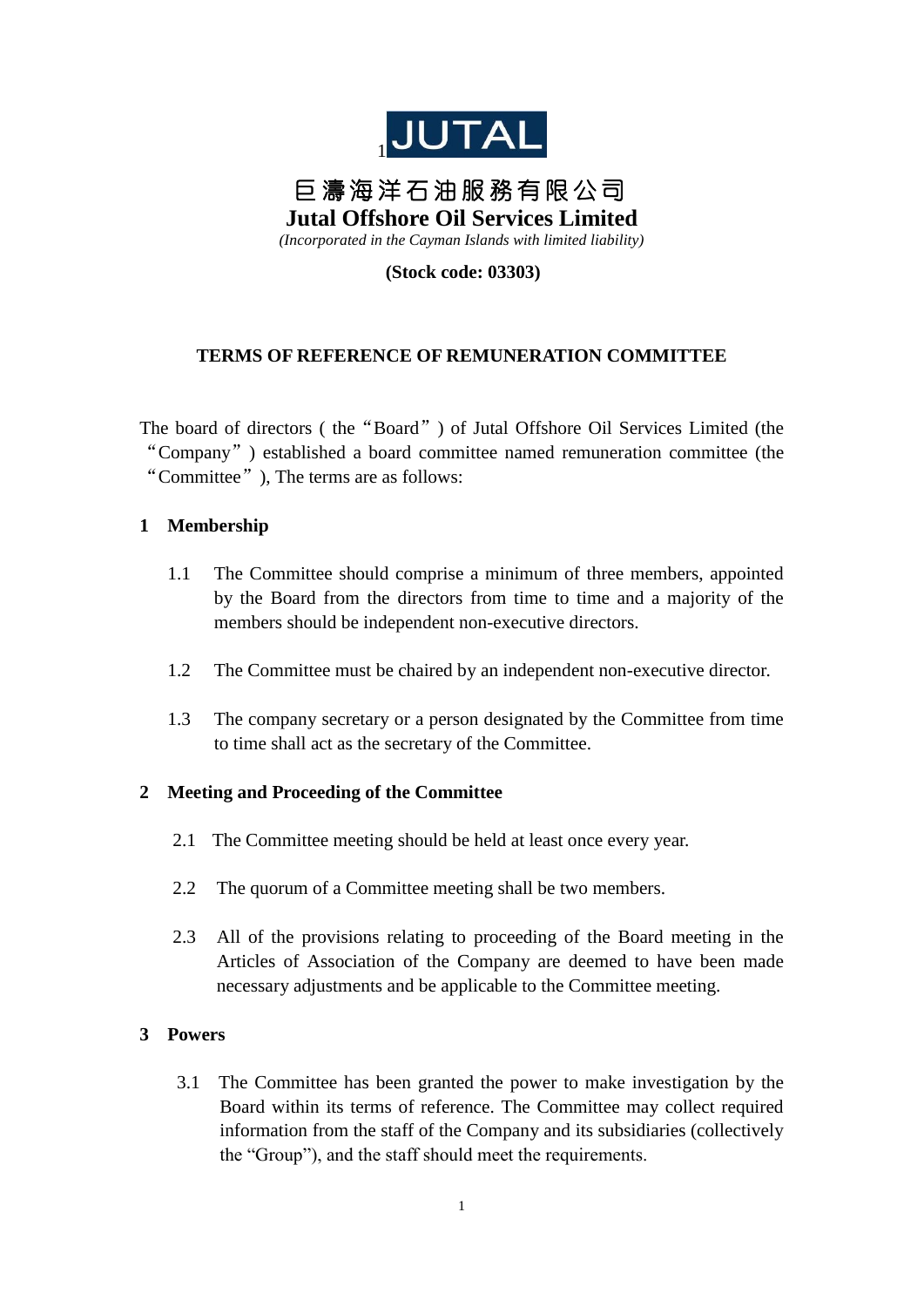- 3.2 The Committee should consult the chairman and/or chief executive about their remuneration proposals for other executive directors. The Committee should have access to independent professional advice if necessary.
- 3.3 The Committee should be provided with sufficient resources to perform its duties.

#### **4 Duties**

- 4.1 The duties of the Committee include but are not limited to the followings:
	- (a) to make recommendations to the Board on the Company's policy and structure for all directors' and senior management remuneration and on the establishment of a formal and transparent procedure for developing remuneration policy;
	- (b) to review and approve the management's remuneration proposals with reference to the Board's corporate goals and objectives;
	- (c) to make recommendations to the Board on the remuneration packages of individual executive directors and senior management (including benefits in kind, pension rights and compensation payments, including any compensation payable for loss or termination of their office or appointment);
	- (d) to make recommendations to the Board on the remuneration of non-executive directors;
	- (e) to consider salaries paid by comparable companies, time commitment and responsibilities, and employment conditions elsewhere in the Group.
	- (f) to review and approve compensation payable to executive directors and senior management for any loss or termination of office or appointment to ensure that it is consistent with contractual terms and is otherwise fair and not excessive;
	- (g) to review and approve compensation arrangements relating to dismissal or removal of directors for misconduct to ensure that they are consistent with contractual terms and are otherwise reasonable and appropriate;
	- (h) to ensure that no directors or any of his associates is involved in deciding his own remuneration;